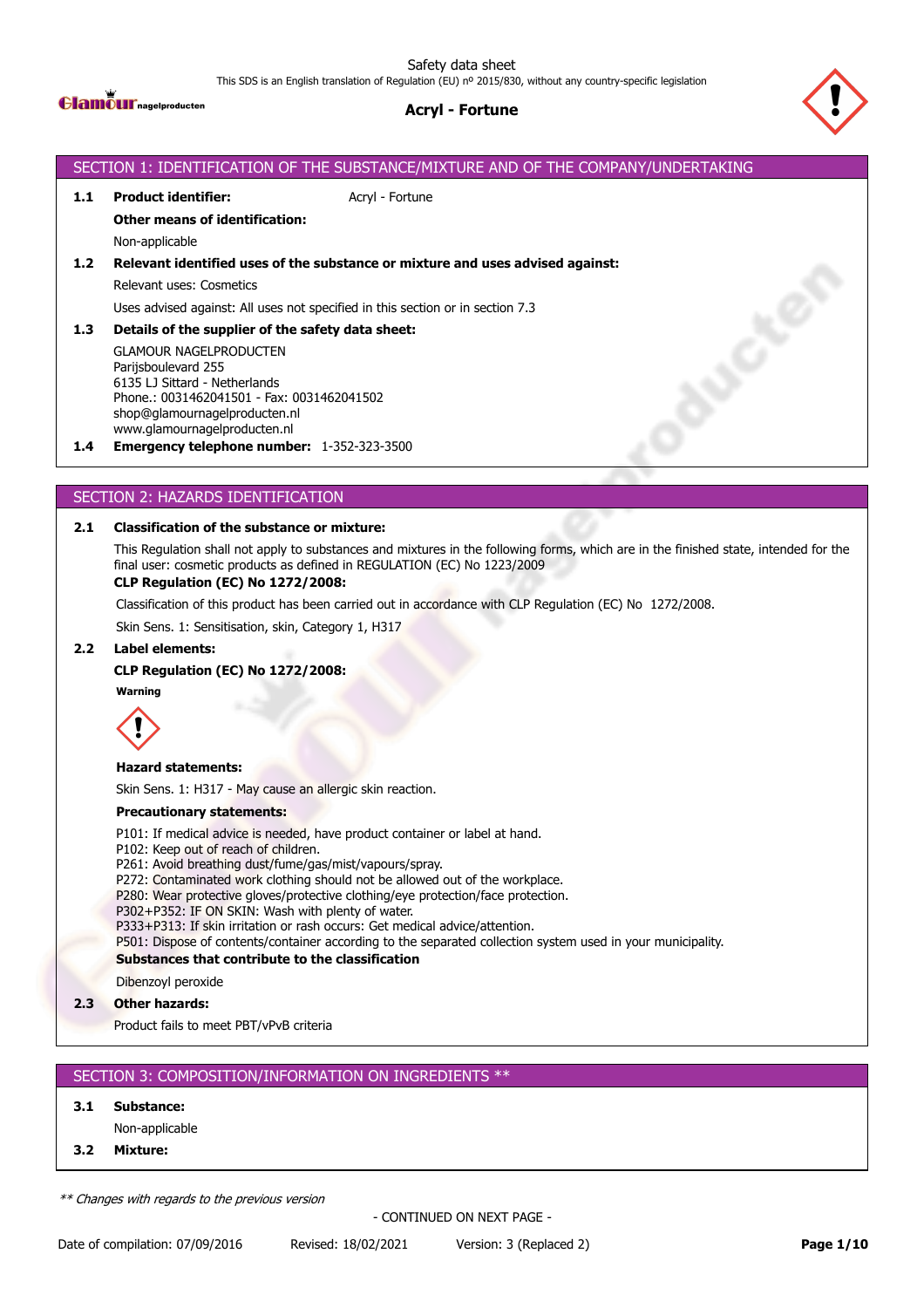

# **Acryl - Fortune**



### SECTION 3: COMPOSITION/INFORMATION ON INGREDIENTS \*\* (continued)

#### **Chemical description:** Mixture of substances

#### **Components:**

In accordance with Annex II of Regulation (EC) No 1907/2006 (point 3), the product contains:

|               | <b>Identification</b>                                                                      | Chemical name/Classification<br>Concentration |                                                                      |                 |             |  |  |
|---------------|--------------------------------------------------------------------------------------------|-----------------------------------------------|----------------------------------------------------------------------|-----------------|-------------|--|--|
| CAS:          | $94 - 36 - 0$                                                                              | Dibenzoyl peroxide (1)                        | ATP ATP01                                                            |                 |             |  |  |
| EC:<br>Index: | 202-327-6<br>617-008-00-0<br>REACH: 01-2119511472-50-<br><b>XXXX</b>                       | Regulation 1272/2008                          | Eye Irrit. 2: H319; Org. Perox. B: H241; Skin Sens. 1: H317 - Danger |                 | $1 - 2,5\%$ |  |  |
| CAS:          | 112945-52-5<br>Non-applicable<br>Non-applicable<br>REACH: 01-2119379499-16-<br><b>XXXX</b> | Syntetic Silicon Dioxide <sup>(1)</sup>       |                                                                      | Self-classified |             |  |  |
| EC:<br>Index: |                                                                                            |                                               |                                                                      |                 |             |  |  |
|               |                                                                                            | <b>Regulation 1272/2008</b>                   | Eye Irrit. 2: H319; Skin Irrit. 2: H315; STOT SE 3: H335 - Warning   |                 | $1 - 2.5%$  |  |  |

To obtain more information on the hazards of the substances consult sections 11, 12 and 16.

*\*\* Changes with regards to the previous version*

## SECTION 4: FIRST AID MEASURES

#### **4.1 Description of first aid measures:**

The symptoms resulting from intoxication can appear after exposure, therefore, in case of doubt, seek medical attention for direct exposure to the chemical product or persistent discomfort, showing the SDS of this product.

#### **By inhalation:**

This product is not classified as hazardous through inhalation. However, in case of intoxication symptoms it is recommended to remove the person affected from the area of exposure, provide clean air and keep at rest. Request medical attention if symptoms persist.

#### **By skin contact:**

In case the skin is affected (stinging, redness, rashes, blisters,...), seek medical help with this Safety Data Form.

#### **By eye contact:**

Rinse eyes thoroughly with lukewarm water for at least 15 minutes. Do not allow the person affected to rub or close their eyes. If the injured person uses contact lenses, these should be removed unless they are stuck to the eyes, in which case this could cause further damage. In all cases, after cleaning, a doctor should be consulted as quickly as possible with the SDS of the product.

#### **By ingestion/aspiration:**

Do not induce vomiting, but if it does happen keep the head down to avoid aspiration. Keep the person affected at rest. Rinse out the mouth and throat, as they may have been affected during ingestion.

#### **4.2 Most important symptoms and effects, both acute and delayed:**

Acute and delayed effects are indicated in sections 2 and 11.

#### **4.3 Indication of any immediate medical attention and special treatment needed:**

Non-applicable

### SECTION 5: FIREFIGHTING MEASURES

#### **5.1 Extinguishing media:**

#### **Suitable extinguishing media:**

Product is non-flammable under normal conditions of storage, handling and use. In the case of combustion as a result of improper handling, storage or use preferably use polyvalent powder extinguishers (ABC powder), in accordance with the Regulation on fire protection systems.

### **Unsuitable extinguishing media:**

IT IS RECOMMENDED NOT to use full jet water as an extinguishing agent.

#### **5.2 Special hazards arising from the substance or mixture:**

As a result of combustion or thermal decomposition reactive sub-products are created that can become highly toxic and, consequently, can present a serious health risk.

#### **5.3 Advice for firefighters:**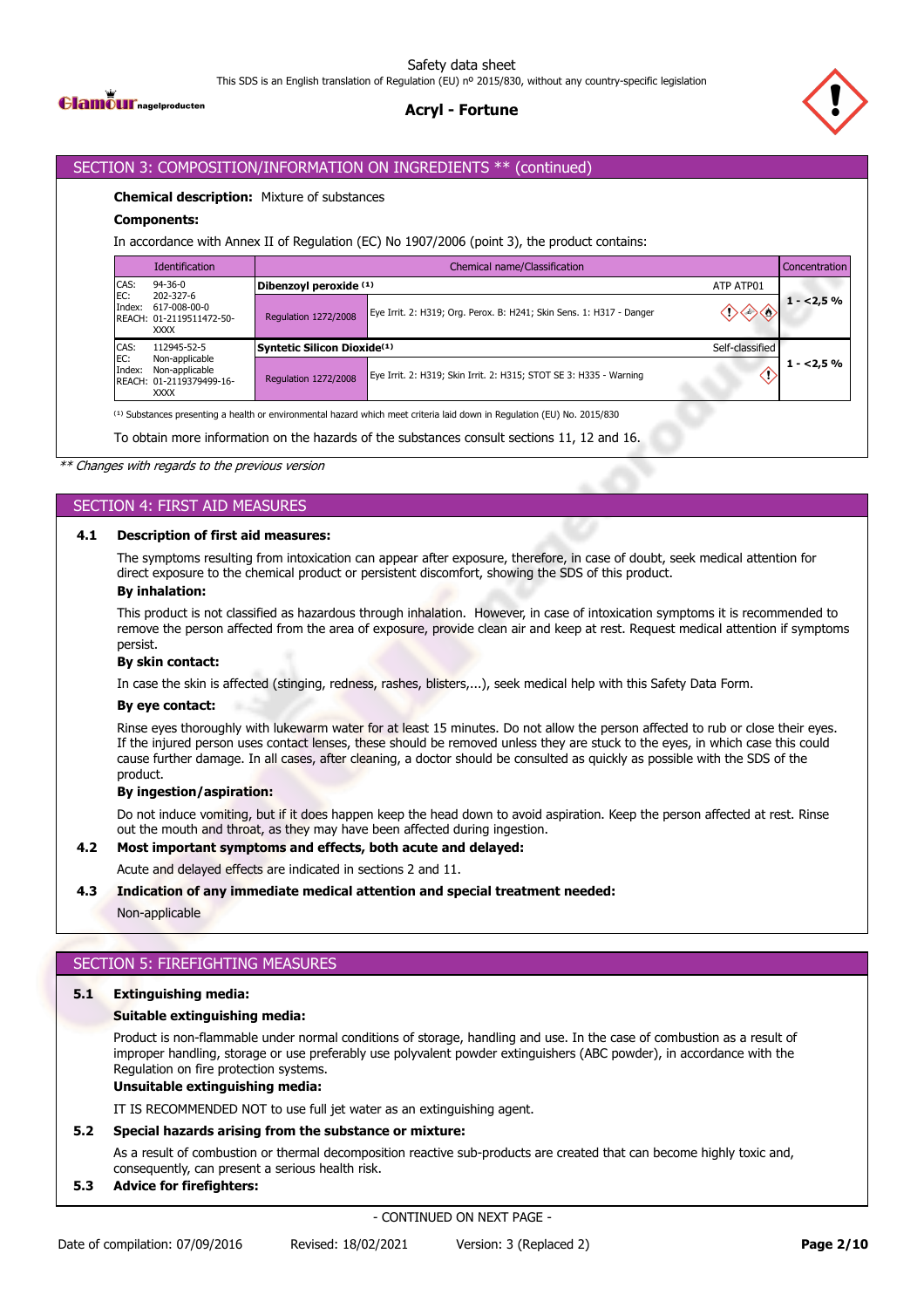



## SECTION 5: FIREFIGHTING MEASURES (continued)

Depending on the magnitude of the fire it may be necessary to use full protective clothing and self-contained breathing apparatus (SCBA). Minimum emergency facilities and equipment should be available (fire blankets, portable first aid kit,...) in accordance with Directive 89/654/EC.

## **Additional provisions:**

Act in accordance with the Internal Emergency Plan and the Information Sheets on actions to take after an accident or other emergencies. Eliminate all sources of ignition. In case of fire, cool the storage containers and tanks for products susceptible to combustion, explosion or BLEVE as a result of high temperatures. Avoid spillage of the products used to extinguish the fire into an aqueous medium.

## SECTION 6: ACCIDENTAL RELEASE MEASURES

### **6.1 Personal precautions, protective equipment and emergency procedures:**

Sweep up and shovel product or collect by other means and place in container for reuse (preferred) or disposal

### **6.2 Environmental precautions:**

This product is not classified as hazardous to the environment. Keep product away from drains, surface and ground water.

### **6.3 Methods and material for containment and cleaning up:**

It is recommended:

Sweep up and shovel product or collect by other means and place in container for reuse (preferred) or disposal

### **6.4 Reference to other sections:**

See sections 8 and 13.

### SECTION 7: HANDLING AND STORAGE

### **7.1 Precautions for safe handling:**

A.- Precautions for safe manipulation

Comply with the current legislation concerning the prevention of industrial risks. Keep containers hermetically sealed. Control spills and residues, destroying them with safe methods (section 6). Avoid leakages from the container. Maintain order and cleanliness where dangerous products are used.

B.- Technical recommendations for the prevention of fires and explosions

Due to its inflammable nature, the product does not present a fire risk under normal conditions of storage, handling and use.

C.- Technical recommendations to prevent ergonomic and toxicological risks

Do not eat or drink during the process, washing hands afterwards with suitable cleaning products.

D.- Technical recommendations to prevent environmental risks

It is recommended to have absorbent material available at close proximity to the product (See subsection 6.3)

### **7.2 Conditions for safe storage, including any incompatibilities:**

A.- Technical measures for storage Minimum Temp.: 5 °C Maximum Temp.: 30 °C Maximum time: 6 Months

B.- General conditions for storage

Avoid sources of heat, radiation, static electricity and contact with food. For additional information see subsection 10.5

## **7.3 Specific end use(s):**

Except for the instructions already specified it is not necessary to provide any special recommendation regarding the uses of this product.

### SECTION 8: EXPOSURE CONTROLS/PERSONAL PROTECTION

## **8.1 Control parameters:**

Substances whose occupational exposure limits have to be monitored in the workplace (European OEL, not country-specific legislation):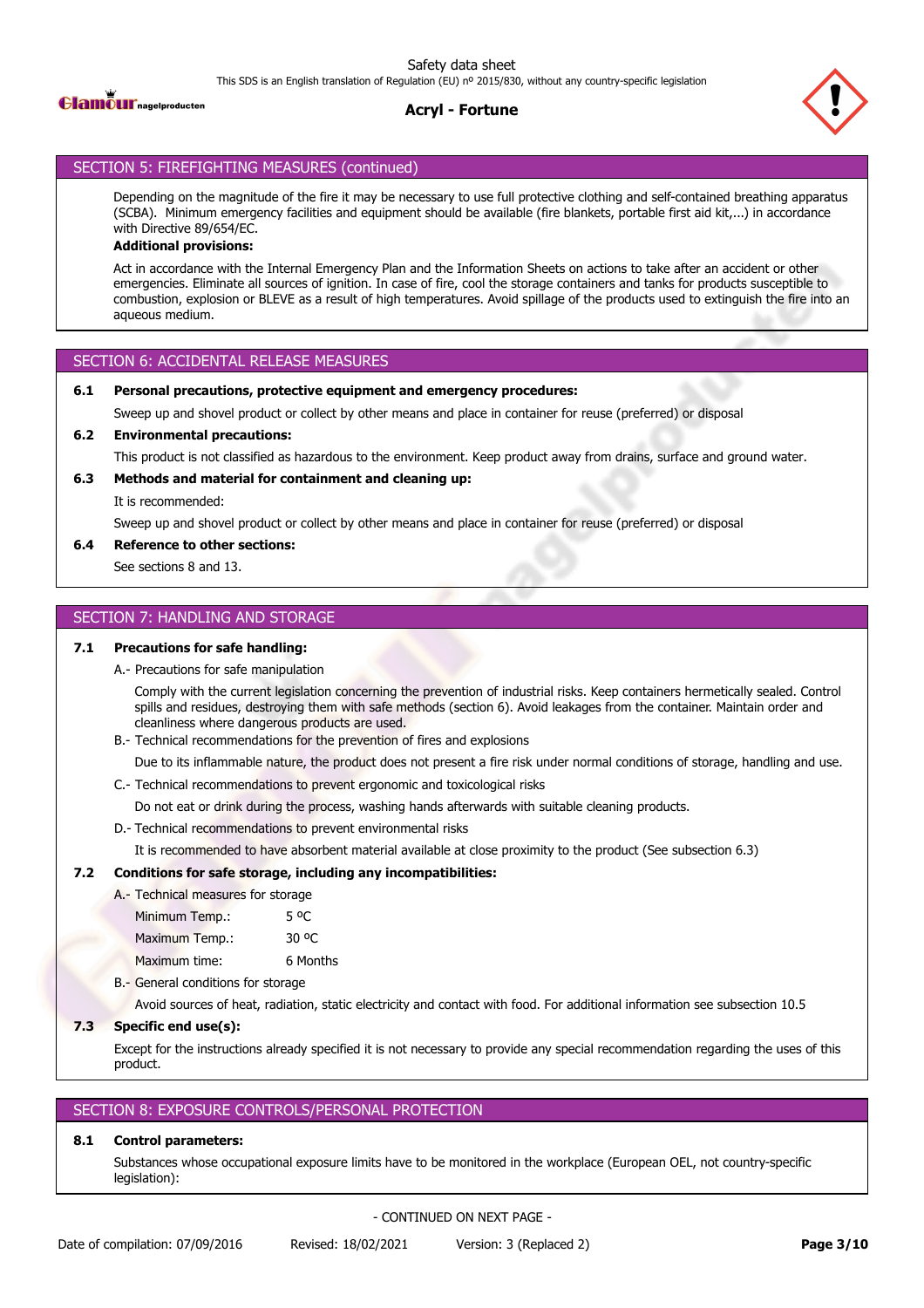



# SECTION 8: EXPOSURE CONTROLS/PERSONAL PROTECTION (continued)

Nuisance dust: Inhalable dust 10 mg/m3 // Respirable dust 4 mg/m3 **DNEL (Workers):**

|                       |            | Short exposure |                | Long exposure  |                |
|-----------------------|------------|----------------|----------------|----------------|----------------|
| <b>Identification</b> |            | Systemic       | Local          | Systemic       | Local          |
| Dibenzoyl peroxide    | Oral       | Non-applicable | Non-applicable | Non-applicable | Non-applicable |
| CAS: 94-36-0          | Dermal     | Non-applicable | Non-applicable | $13,3$ mg/kg   | Non-applicable |
| EC: 202-327-6         | Inhalation | Non-applicable | Non-applicable | 39 mg/m $3$    | Non-applicable |

### **DNEL (General population):**

|                               |             | Short exposure |                | Long exposure  |                |
|-------------------------------|-------------|----------------|----------------|----------------|----------------|
| <b>Identification</b>         |             | Systemic       | Local          | Systemic       | Local          |
| Dibenzoyl peroxide            | <b>Oral</b> | Non-applicable | Non-applicable | 2 mg/kg        | Non-applicable |
| CAS: 94-36-0                  | Dermal      | Non-applicable | Non-applicable | Non-applicable | Non-applicable |
| EC: $202-327-6$<br>Inhalation |             | Non-applicable | Non-applicable | Non-applicable | Non-applicable |

### **PNEC:**

| <b>Identification</b> |              |                         |                         |                          |
|-----------------------|--------------|-------------------------|-------------------------|--------------------------|
| Dibenzoyl peroxide    | <b>STP</b>   | $0.35$ mg/L             | <b>Fresh water</b>      | $0,00002 \text{ mg/L}$   |
| CAS: 94-36-0          | Soil         | $0.003$ mg/kg           | Marine water            | $0,000002 \,\text{mg/L}$ |
| EC: 202-327-6         | Intermittent | $0,000602 \text{ mg/L}$ | Sediment (Fresh water)  | $0,013$ mg/kg            |
|                       | Oral         | Non-applicable          | Sediment (Marine water) | $0,001$ mg/kg            |

### **8.2 Exposure controls:**

A.- General security and hygiene measures in the work place

As a preventative measure it is recommended to use basic Personal Protective Equipment, with the corresponding <<CE marking>> in accordance with Regulation (EU) 2016/425. For more information on Personal Protective Equipment (storage, use, cleaning, maintenance, class of protection,…) consult the information leaflet provided by the manufacturer. For more information see subsection 7.1. All information contained herein is a recommendation which needs some specification from the labour risk prevention services as it is not known whether the company has additional measures at its disposal.

### B.- Respiratory protection

| Pictogram                                                       | <b>PPE</b>                           | Labelling      | <b>CEN Standard</b> | Remarks                                                                                                                                                                       |
|-----------------------------------------------------------------|--------------------------------------|----------------|---------------------|-------------------------------------------------------------------------------------------------------------------------------------------------------------------------------|
| <b>RESPONSE</b><br>Mandatory<br>respiratory tract<br>protection | Filter mask for gases and<br>vapours | <b>CAT III</b> | EN 405:2002+A1:2010 | Replace when there is a taste or smell of the<br>contaminant inside the face mask. If the<br>contaminant comes with warnings it is<br>recommended to use isolation equipment. |

### C.- Specific protection for the hands

Non-applicable

## D.- Ocular and facial protection

| Pictogram                            | <b>PPE</b>                                       | Labelling | <b>CEN Standard</b>             | Remarks                                                                                                                         |
|--------------------------------------|--------------------------------------------------|-----------|---------------------------------|---------------------------------------------------------------------------------------------------------------------------------|
| (UV)<br>Mandatory face<br>protection | Panoramic glasses against<br>splash/projections. | CAT II    | EN 166:2002<br>EN ISO 4007:2018 | Clean daily and disinfect periodically according to<br>the manufacturer's instructions. Use if there is a<br>risk of splashing. |

E.- Body protection

| Pictogram | <b>PPE</b>           |             | <b>CEN Standard</b> | Remarks                                                                                                                                                                                                                                                                          |
|-----------|----------------------|-------------|---------------------|----------------------------------------------------------------------------------------------------------------------------------------------------------------------------------------------------------------------------------------------------------------------------------|
|           | Work clothing        | <b>CATI</b> |                     | Replace before any evidence of deterioration. For<br>periods of prolonged exposure to the product for<br>professional/industrial users CE III is<br>recommended, in accordance with the regulations<br>in EN ISO 6529:2013, EN ISO 6530:2005, EN ISO<br>13688:2013, EN 464:1994. |
|           | Anti-slip work shoes | CAT         | EN ISO 20347:2012   | Replace before any evidence of deterioration. For<br>periods of prolonged exposure to the product for<br>professional/industrial users CE III is<br>recommended, in accordance with the regulations<br>in EN ISO 20345:2012 y EN 13832-1:2007                                    |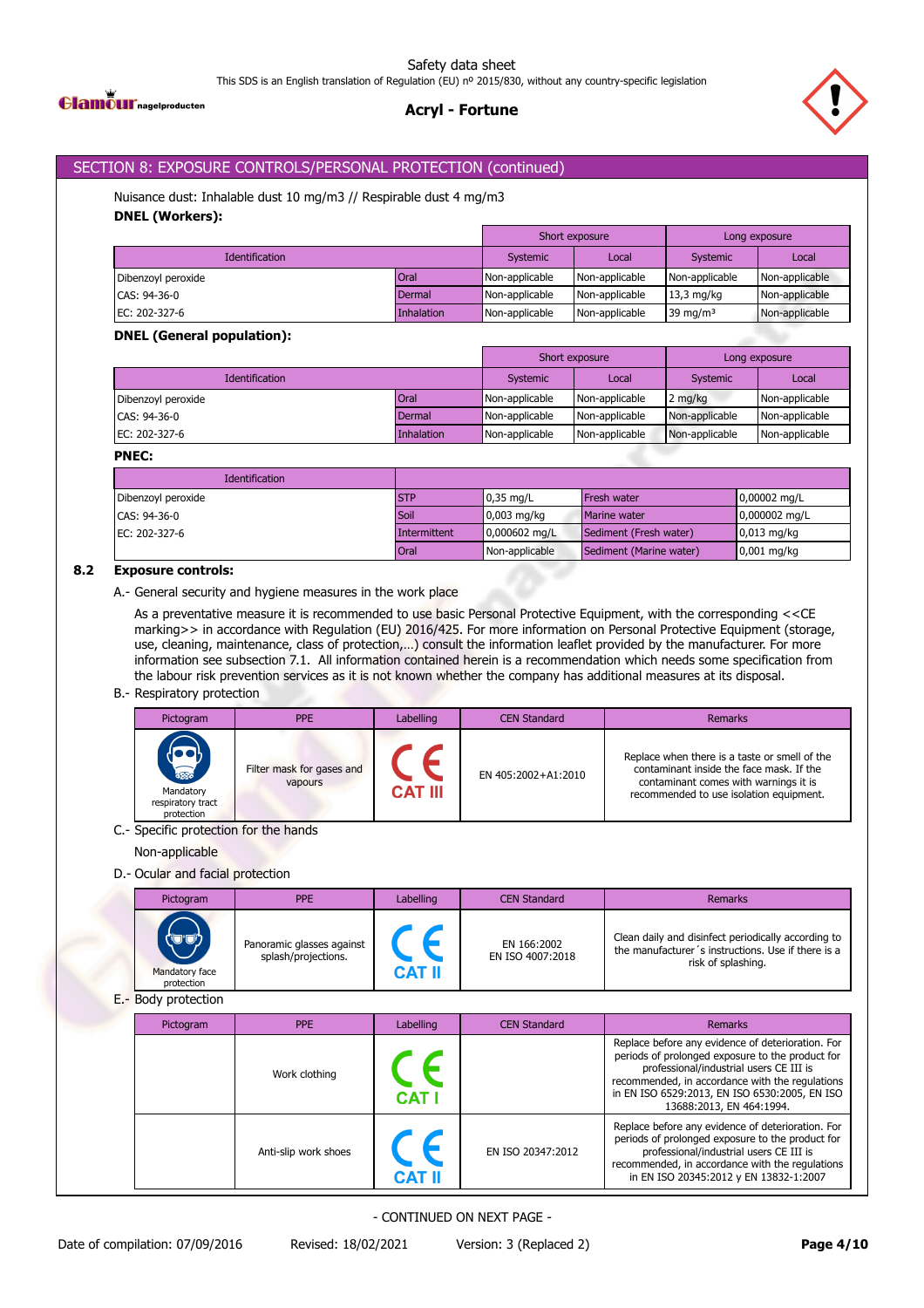

# **Acryl - Fortune**



### SECTION 8: EXPOSURE CONTROLS/PERSONAL PROTECTION (continued)

### F.- Additional emergency measures

| <b>Emergency measure</b>    | <b>Standards</b>                                |                                                  | <b>Standards</b>                               |
|-----------------------------|-------------------------------------------------|--------------------------------------------------|------------------------------------------------|
| AV<br>Ш<br>Emergency shower | ANSI Z358-1<br>ISO 3864-1:2011, ISO 3864-4:2011 | $\overline{\mathbf{Q}}$<br>W<br>Eyewash stations | DIN 12 899<br>ISO 3864-1:2011, ISO 3864-4:2011 |

### **Environmental exposure controls:**

In accordance with the community legislation for the protection of the environment it is recommended to avoid environmental spillage of both the product and its container. For additional information see subsection 7.1.D

## **Volatile organic compounds:**

With regard to Directive 2010/75/EU, this product has the following characteristics:

| V.O.C. (Supply):          | 0 % weight                  |
|---------------------------|-----------------------------|
| V.O.C. density at 20 °C.  | 0 kg/m <sup>3</sup> (0 g/L) |
| Average carbon number:    | Non-applicable              |
| Average molecular weight: | Non-applicable              |
|                           |                             |

# SECTION 9: PHYSICAL AND CHEMICAL PROPERTIES

| 9.1 | Information on basic physical and chemical properties:                                             |                  |
|-----|----------------------------------------------------------------------------------------------------|------------------|
|     | For complete information see the product datasheet.                                                |                  |
|     | <b>Appearance:</b>                                                                                 |                  |
|     | Physical state at 20 °C:                                                                           | Solid            |
|     | Appearance:                                                                                        | Not available    |
|     | Colour:                                                                                            | Not available    |
|     | Odour:                                                                                             | Not available    |
|     | Odour threshold:                                                                                   | Non-applicable * |
|     | <b>Volatility:</b>                                                                                 |                  |
|     | Boiling point at atmospheric pressure:                                                             | Non-applicable * |
|     | Vapour pressure at 20 °C:                                                                          | Non-applicable * |
|     | Vapour pressure at 50 °C:                                                                          | Non-applicable * |
|     | Evaporation rate at 20 °C:                                                                         | Non-applicable * |
|     | <b>Product description:</b>                                                                        |                  |
|     | Density at 20 °C:                                                                                  | Non-applicable * |
|     | Relative density at 20 °C:                                                                         | Non-applicable * |
|     | Dynamic viscosity at 20 °C:                                                                        | Non-applicable * |
|     | Kinematic viscosity at 20 °C:                                                                      | Non-applicable * |
|     | Kinematic viscosity at 40 °C:                                                                      | Non-applicable * |
|     | Concentration:                                                                                     | Non-applicable * |
|     | pH:                                                                                                | Non-applicable * |
|     | Vapour density at 20 °C:                                                                           | Non-applicable * |
|     | Partition coefficient n-octanol/water 20 °C:                                                       | Non-applicable * |
|     | Solubility in water at 20 °C:                                                                      |                  |
|     | Solubility properties:                                                                             | Non-applicable * |
|     | Decomposition temperature:                                                                         | Non-applicable * |
|     | Melting point/freezing point:                                                                      | Non-applicable * |
|     | Explosive properties:                                                                              | Non-applicable * |
|     | *Not relevant due to the nature of the product, not providing information property of its hazards. |                  |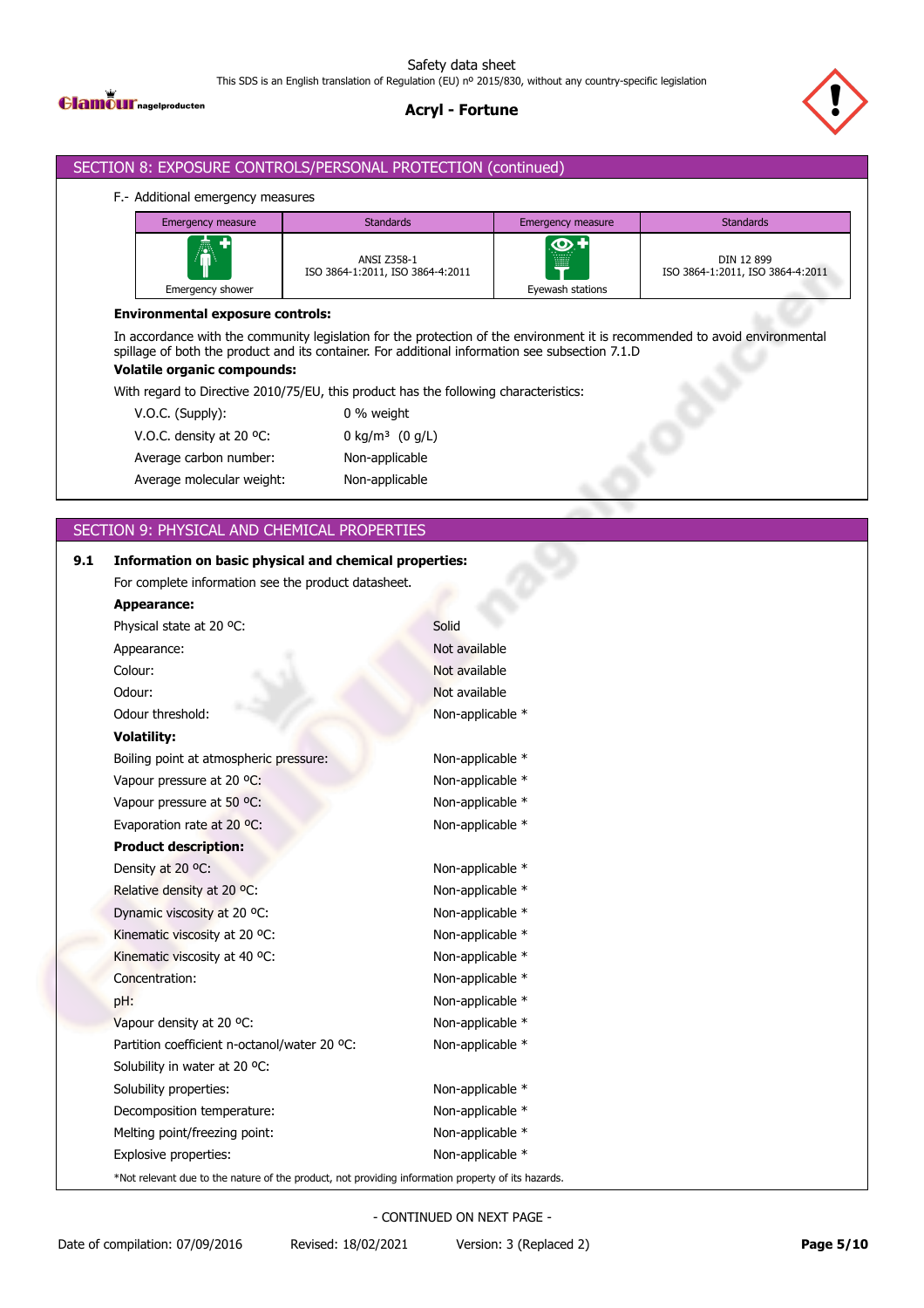

# **Acryl - Fortune**



|     | SECTION 9: PHYSICAL AND CHEMICAL PROPERTIES (continued)                                            |                  |
|-----|----------------------------------------------------------------------------------------------------|------------------|
|     | Oxidising properties:                                                                              | Non-applicable * |
|     | <b>Flammability:</b>                                                                               |                  |
|     | Flash Point:                                                                                       | Non-applicable   |
|     | Heat of combustion:                                                                                | Non-applicable * |
|     | Flammability (solid, gas):                                                                         | Non-applicable * |
|     | Autoignition temperature:                                                                          | Non-applicable * |
|     | Lower flammability limit:                                                                          | Non-applicable * |
|     | Upper flammability limit:                                                                          | Non-applicable * |
|     | <b>Explosive:</b>                                                                                  |                  |
|     | Lower explosive limit:                                                                             | Non-applicable * |
|     | Upper explosive limit:                                                                             | Non-applicable * |
| 9.2 | <b>Other information:</b>                                                                          |                  |
|     | Surface tension at 20 °C:                                                                          | Non-applicable * |
|     | Refraction index:                                                                                  | Non-applicable * |
|     | *Not relevant due to the nature of the product, not providing information property of its hazards. |                  |

# SECTION 10: STABILITY AND REACTIVITY

### **10.1 Reactivity:**

No hazardous reactions are expected because the product is stable under recommended storage conditions. See section 7.

### **10.2 Chemical stability:**

Chemically stable under the conditions of storage, handling and use.

#### **10.3 Possibility of hazardous reactions:**

Under the specified conditions, hazardous reactions that lead to excessive temperatures or pressure are not expected.

#### **10.4 Conditions to avoid:**

Applicable for handling and storage at room temperature:

| Shock and friction | Contact with air | Increase in temperature                  | Sunliaht            | Humidity       |
|--------------------|------------------|------------------------------------------|---------------------|----------------|
| Not applicable     | Not applicable   | Heating may cause a fire or<br>explosion | Avoid direct impact | Not applicable |

### **10.5 Incompatible materials:**

| Acids              | Water          | Oxidising materials | Combustible materials | <b>Others</b>                                                                      |
|--------------------|----------------|---------------------|-----------------------|------------------------------------------------------------------------------------|
| Avoid strong acids | Not applicable | Avoid direct impact | Precaution            | Avoid alkalines, heavy metals,<br>reducing agents, peroxide<br>accelerating agents |

#### **10.6 Hazardous decomposition products:**

See subsection 10.3, 10.4 and 10.5 to find out the specific decomposition products. Depending on the decomposition conditions, complex mixtures of chemical substances can be released: carbon dioxide (CO2), carbon monoxide and other organic compounds.

# SECTION 11: TOXICOLOGICAL INFORMATION \*\*

### **11.1 Information on toxicological effects:**

The experimental information related to the toxicological properties of the product itself is not available

### **Dangerous health implications:**

In case of exposure that is repetitive, prolonged or at concentrations higher than the recommended occupational exposure limits, adverse effects on health may result, depending on the means of exposure: A- Ingestion (acute effect):

*\*\* Changes with regards to the previous version*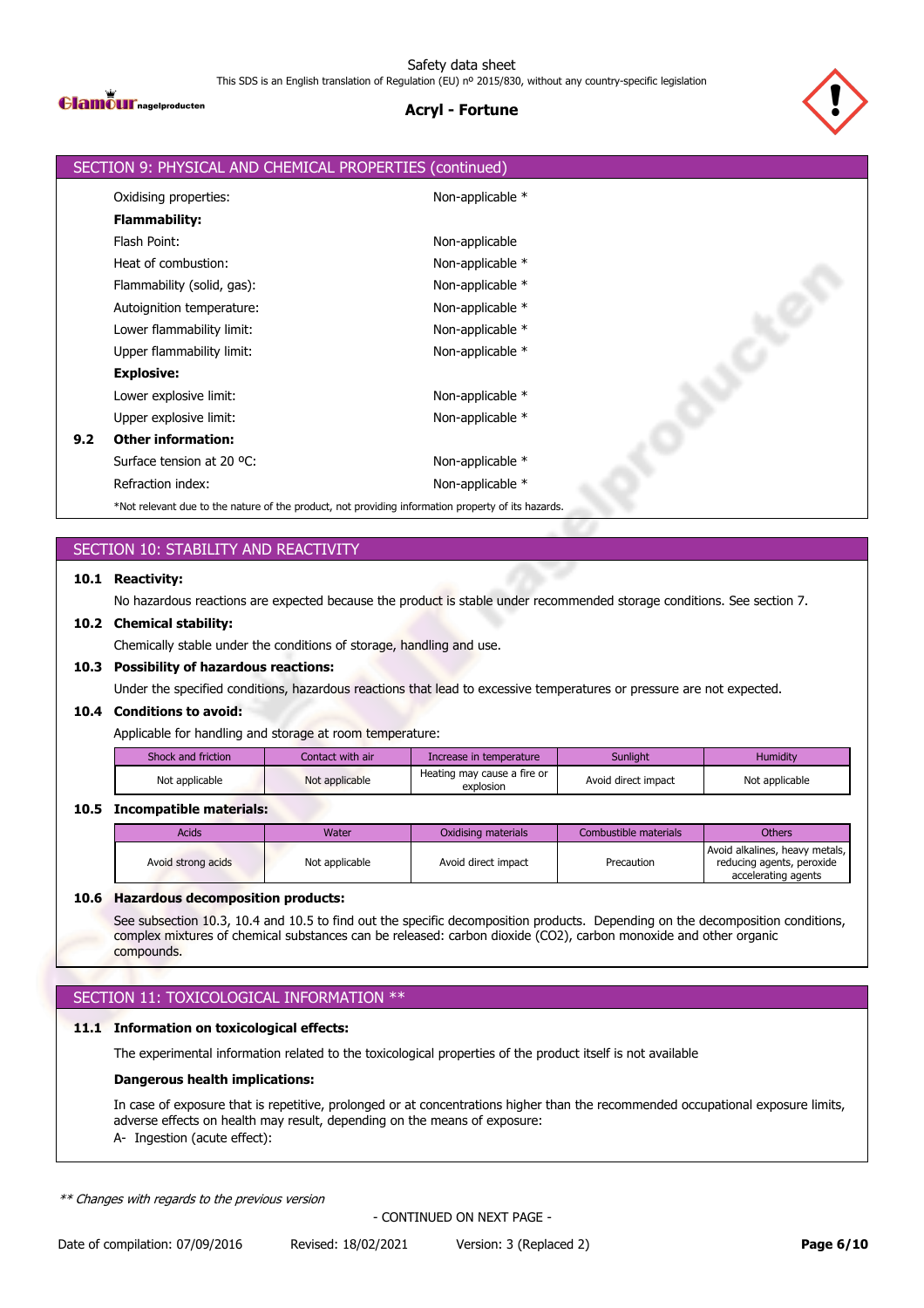Safety data sheet

This SDS is an English translation of Regulation (EU) nº 2015/830, without any country-specific legislation



### **Acryl - Fortune**



### SECTION 11: TOXICOLOGICAL INFORMATION \*\* (continued)

- Acute toxicity : Based on available data, the classification criteria are not met, as it does not contain substances classified as dangerous for consumption. For more information see section 3.
- Corrosivity/Irritability: Based on available data, the classification criteria are not met. However, it does contain substances classified as dangerous for this effect. For more information see section 3.
- B- Inhalation (acute effect):
	- Acute toxicity : Based on available data, the classification criteria are not met, as it does not contain substances classified as dangerous for inhalation. For more information see section 3.
	- Corrosivity/Irritability: Based on available data, the classification criteria are not met. However, it contains substances classified as dangerous for inhalation. For more information see section 3.
- C- Contact with the skin and the eyes (acute effect):

- Contact with the skin: Based on available data, the classification criteria are not met. However, it contains substances classified as dangerous for skin contact. For more information see section 3.

Contact with the eyes: Based on available data, the classification criteria are not met. However, it does contain substances classified as dangerous for this effect. For more information see section 3.

D- CMR effects (carcinogenicity, mutagenicity and toxicity to reproduction):

- Carcinogenicity: Based on available data, the classification criteria are not met, as it does not contain substances classified as dangerous for the effects mentioned. For more information see section 3.

IARC: Poly(methyl methacrylate) (3); Dibenzoyl peroxide (3)

- Mutagenicity: Based on available data, the classification criteria are not met, as it does not contain substances classified as dangerous for this effect. For more information see section 3.

Reproductive toxicity: Based on available data, the classification criteria are not met, as it does not contain substances classified as dangerous for this effect. For more information see section 3.

E- Sensitizing effects:

- Respiratory: Based on available data, the classification criteria are not met, as it does not contain substances classified as dangerous with sensitising effects. For more information see section 3.

- Cutaneous: Prolonged contact with the skin can result in episodes of allergic contact dermatitis.
- F- Specific target organ toxicity (STOT) single exposure:

Based on available data, the classification criteria are not met. However, it contains substances classified as dangerous for inhalation. For more information see section 3.

- G- Specific target organ toxicity (STOT)-repeated exposure:
	- Specific target organ toxicity (STOT)-repeated exposure: Based on available data, the classification criteria are not met, as
	- it does not contain substances classified as dangerous for this effect. For more information see section 3.
	- Skin: Based on available data, the classification criteria are not met, as it does not contain substances classified as
	- dangerous for this effect. For more information see section 3.
- H- Aspiration hazard:

Based on available data, the classification criteria are not met, as it does not contain substances classified as dangerous for this effect. For more information see section 3.

#### **Other information:**

#### Non-applicable

#### **Specific toxicology information on the substances:**

| <b>Identification</b>           | Acute toxicity  |                | Genus  |
|---------------------------------|-----------------|----------------|--------|
| <b>Syntetic Silicon Dioxide</b> | LD50 oral       | 10000 mg/kg    | Rat    |
| CAS: 112945-52-5                | LD50 dermal     | 5100 mg/kg     | Rabbit |
| EC: Non-applicable              | LC50 inhalation | Non-applicable |        |
| Dibenzoyl peroxide              | LD50 oral       | 7710 mg/kg     | Rat    |
| CAS: 94-36-0                    | LD50 dermal     | Non-applicable |        |
| EC: 202-327-6                   | LC50 inhalation | Non-applicable |        |

*\*\* Changes with regards to the previous version*

## SECTION 12: ECOLOGICAL INFORMATION \*\*

The experimental information related to the eco-toxicological properties of the product itself is not available

#### **12.1 Toxicity:**

*\*\* Changes with regards to the previous version*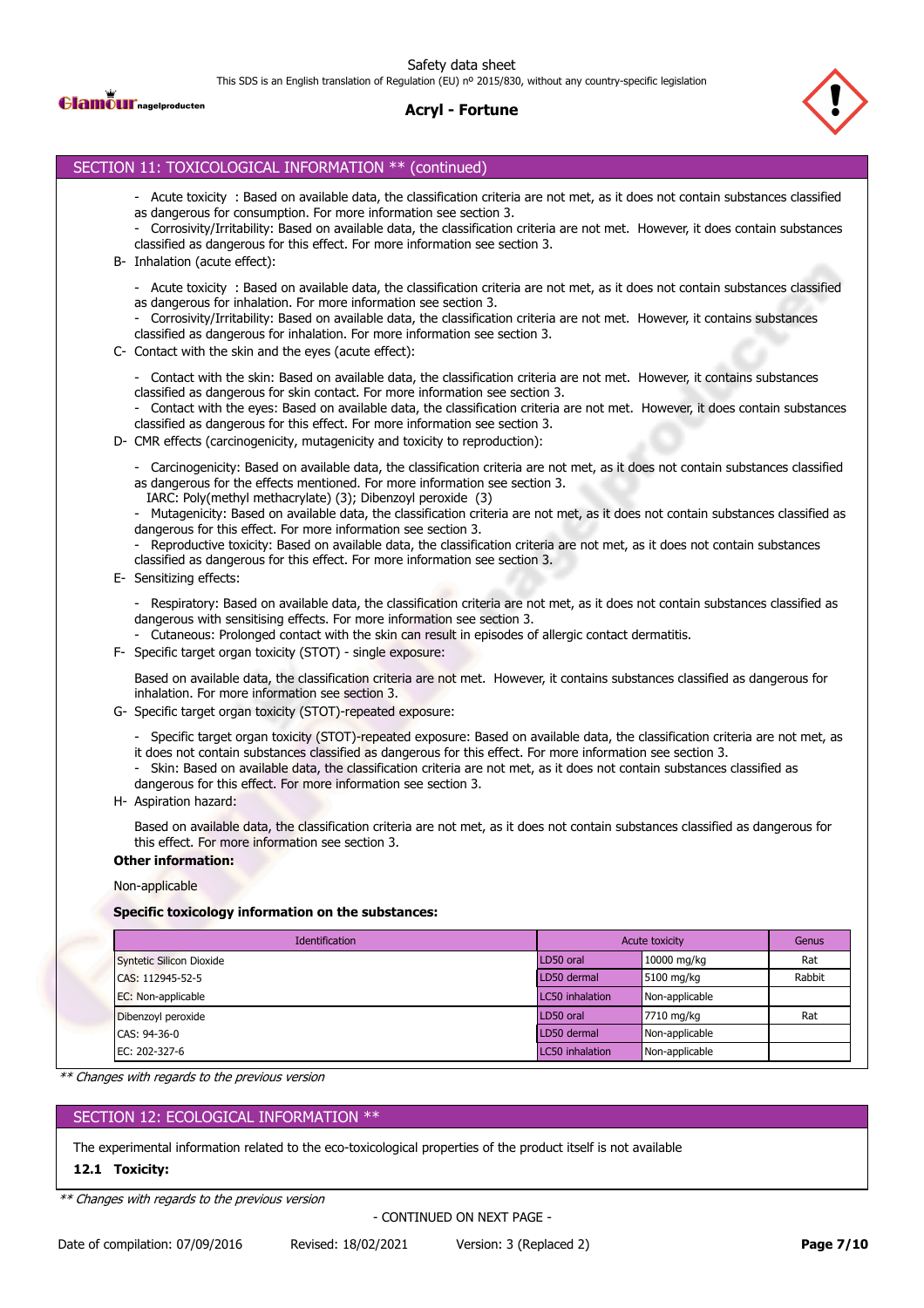

# **Acryl - Fortune**



# SECTION 12: ECOLOGICAL INFORMATION \*\* (continued) Identification **Acute toxicity** Acute toxicity Species Genus Syntetic Silicon Dioxide **LC50** 10000 mg/L (96 h) Brachydanio rerio Fish CAS: 112945-52-5 EC50 10000 mg/L (24 h) Daphnia magna Crustacean EC: Non-applicable **EC50** Non-applicable **12.2 Persistence and degradability:** Not available **12.3 Bioaccumulative potential:** Not available **12.4 Mobility in soil:** Not available **12.5 Results of PBT and vPvB assessment:** Product fails to meet PBT/vPvB criteria **12.6 Other adverse effects:** Not described

*\*\* Changes with regards to the previous version*

# SECTION 13: DISPOSAL CONSIDERATIONS

### **13.1 Waste treatment methods:**

| Code | <b>Description</b>                                                                          | Waste class (Regulation (EU) No<br>1357/2014) |
|------|---------------------------------------------------------------------------------------------|-----------------------------------------------|
|      | It is not possible to assign a specific code, as it depends on the intended use by the user | Non dangerous                                 |
|      |                                                                                             |                                               |

#### **Type of waste (Regulation (EU) No 1357/2014):**

Non-applicable

#### **Waste management (disposal and evaluation):**

Consult the authorized waste service manager on the assessment and disposal operations in accordance with Annex 1 and Annex 2 (Directive 2008/98/EC). As under 15 01 (2014/955/EC) of the code and in case the container has been in direct contact with the product, it will be processed the same way as the actual product. Otherwise, it will be processed as non-dangerous residue. We do not recommended disposal down the drain. See paragraph 6.2.

#### **Regulations related to waste management:**

In accordance with Annex II of Regulation (EC) No 1907/2006 (REACH) the community or state provisions related to waste management are stated

Community legislation: Directive 2008/98/EC, 2014/955/EU, Regulation (EU) No 1357/2014

### SECTION 14: TRANSPORT INFORMATION

This product is not regulated for transport (ADR/RID,IMDG,IATA)

### SECTION 15: REGULATORY INFORMATION

Candidate substances for authorisation under the Regulation (EC) No 1907/2006 (REACH): Non-applicable Substances included in Annex XIV of REACH ("Authorisation List") and sunset date: Non-applicable Regulation (EC) No 1005/2009, about substances that deplete the ozone layer: Non-applicable Article 95, REGULATION (EU) No 528/2012: Non-applicable REGULATION (EU) No 649/2012, in relation to the import and export of hazardous chemical products: Non-applicable **15.1 Safety, health and environmental regulations/legislation specific for the substance or mixture: Seveso III:** Non-applicable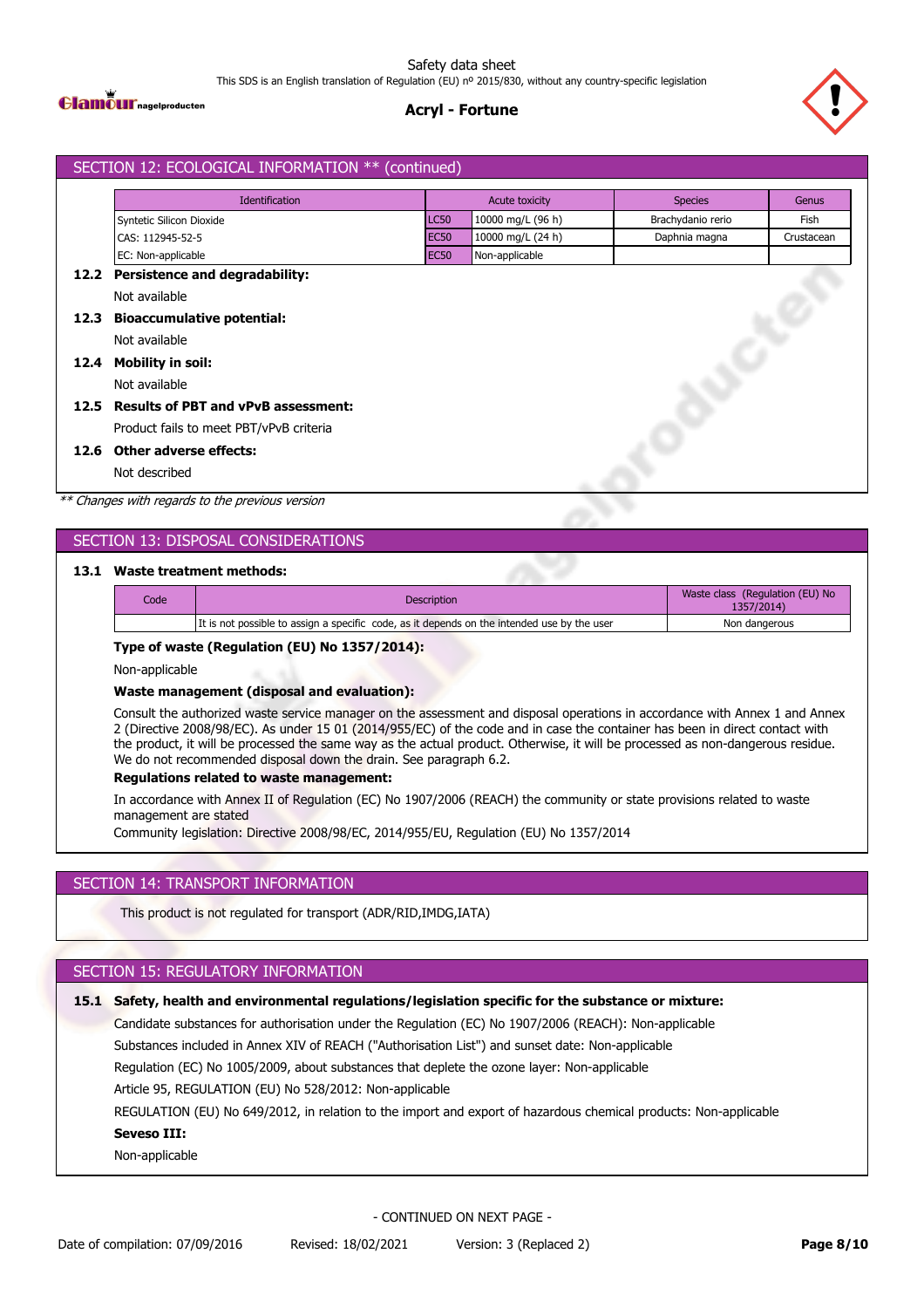



## SECTION 15: REGULATORY INFORMATION (continued)

**Limitations to commercialisation and the use of certain dangerous substances and mixtures (Annex XVII REACH, etc ….):**

Non-applicable

#### **Specific provisions in terms of protecting people or the environment:**

It is recommended to use the information included in this safety data sheet as a basis for conducting workplace-specific risk assessments in order to establish the necessary risk prevention measures for the handling, use, storage and disposal of this product.

#### **Other legislation:**

The product could be affected by sectorial legislation

- Regulation (EC) No 1223/2009 of the European Parliament and of the Council of 30 November 2009 on cosmetic products

#### **15.2 Chemical safety assessment:**

The provider has carried out a chemical safety assessment

### SECTION 16: OTHER INFORMATION

#### **Legislation related to safety data sheets:**

The SDS shall be supplied in an official language of the country where the product is placed on the market. This safety data sheet has been designed in accordance with ANNEX II-Guide to the compilation of safety data sheets of Regulation (EC) No 1907/2006 (Regulation (EC) No 2015/830).

#### **Modifications related to the previous Safety Data Sheet which concerns the ways of managing risks.:**

COMPOSITION/INFORMATION ON INGREDIENTS (SECTION 3, SECTION 11, SECTION 12):

New declared substances

Syntetic Silicon Dioxide (112945-52-5)

#### **Texts of the legislative phrases mentioned in section 2:**

H317: May cause an allergic skin reaction.

#### **Texts of the legislative phrases mentioned in section 3:**

The phrases indicated do not refer to the product itself; they are present merely for informative purposes and refer to the individual components which appear in section 3

#### **CLP Regulation (EC) No 1272/2008:**

Eye Irrit. 2: H319 - Causes serious eye irritation. Org. Perox. B: H241 - Heating may cause a fire or explosion. Skin Irrit. 2: H315 - Causes skin irritation. Skin Sens. 1: H317 - May cause an allergic skin reaction.

STOT SE 3: H335 - May cause respiratory irritation.

### **Classification procedure:**

Skin Sens. 1: Calculation method

### **Advice related to training:**

Minimal training is recommended in order to prevent industrial risks for staff using this product and to facilitate their comprehension and interpretation of this safety data sheet, as well as the label on the product.

#### **Principal bibliographical sources:**

http://echa.europa.eu

http://eur-lex.europa.eu

#### **Abbreviations and acronyms:**

ADR: European agreement concerning the international carriage of dangerous goods by road

IMDG: International maritime dangerous goods code

IATA: International Air Transport Association

ICAO: International Civil Aviation Organisation

COD: Chemical Oxygen Demand

BOD5: 5day biochemical oxygen demand

BCF: Bioconcentration factor LD50: Lethal Dose 50

LC50: Lethal Concentration 50

EC50: Effective concentration 50

LogPOW: Octanolwater partition coefficient Koc: Partition coefficient of organic carbon

UFI: unique formula identifier